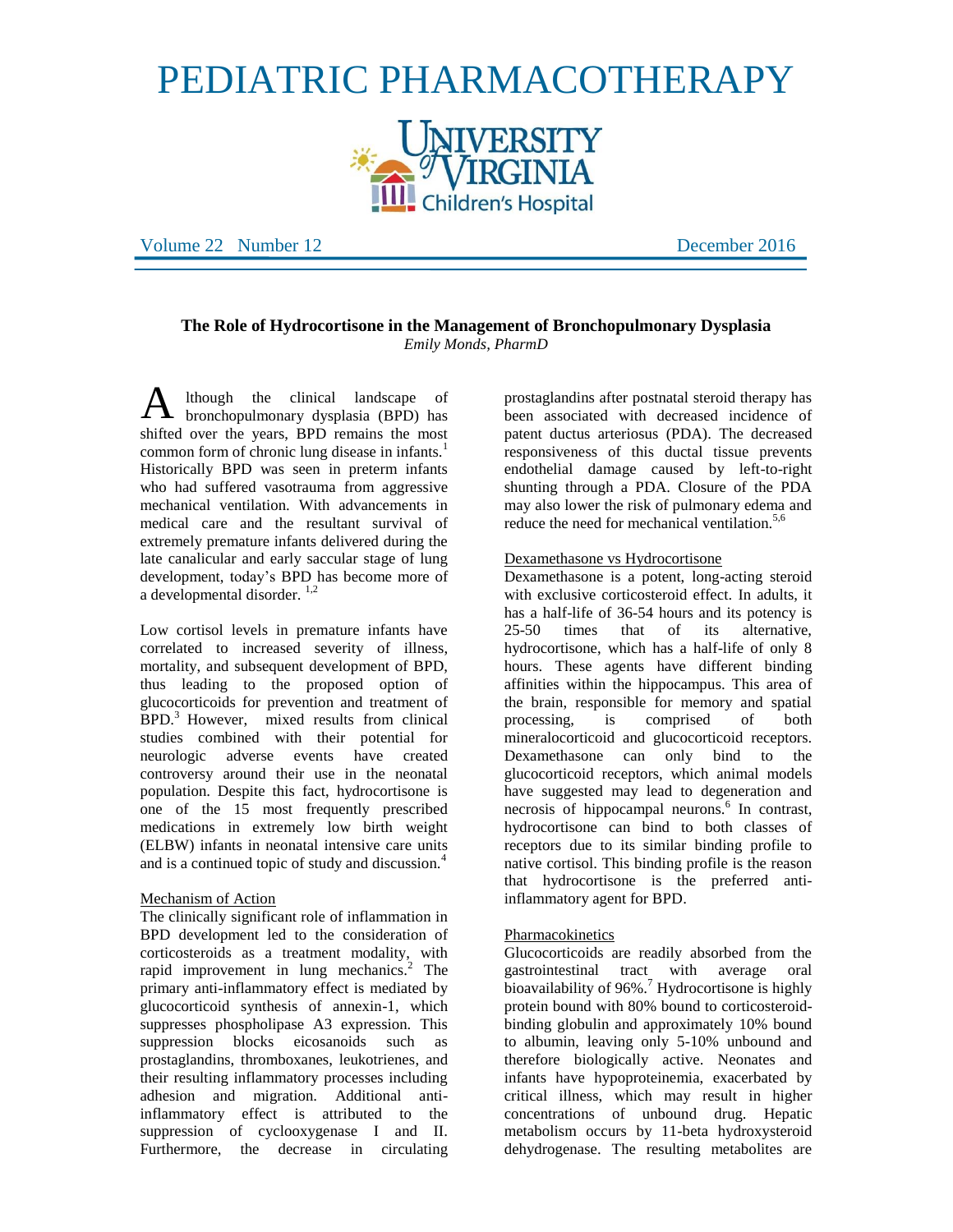excreted in the urine and through the bile.<sup>8</sup> The effects of hydrocortisone administered intravenously are typically seen in adults within one hour of administration. 9

A pharmacokinetic study of hydrocortisone in 62 critically ill neonates and infants (median gestational age 27 weeks and median postnatal age 0.7 weeks) found that population estimates for clearance and volume of distribution were 20.2 L/hr (95% CI 15.9-24.5) and 244 L (95% CI 160-328) respectively.<sup>7</sup> Using the median weight and postmenstrual age of their subjects (1.2 kg and 27 weeks), the typical unbound hydrocortisone clearance was 1.0 L/h with a volume of distribution of 4.2 L. This corresponded to a half-life for unbound hydrocortisone of 2.9 hours. The study found that there was a sharp and continuous increase in unbound hydrocortisone clearance at 35 weeks postmenstrual age.

## Clinical Experience

## **Efficacy and Neurologic Outcomes**

A Cochrane review examined the outcome of corticosteroids started within the first 7 days of life in 3750 preterm infants.<sup>10</sup> A similar review was performed in 1424 preterm infants with evolving chronic lung disease, examining the effects of late  $(>=7 \text{ days})$  initiation of postnatal steroids.<sup>11</sup> Each of these analyses found that the use of steroids decreased rates of failure to extubate and decreased risks of chronic lung disease at both 28 days and 36 weeks postmenstrual age.

A subgroup analysis was performed by type of corticosteroid used in the early postnatal period which found that most of the beneficial effects on chronic lung disease were attributable to dexamethasone (typical risk ratio (RR) dexamethasone 0.85, 95% CI 0.79 to 0.92; 16 studies and 2621 infants; hydrocortisone 1.00, 95% CI 0.85 to 1.18; one study and 253 infants).<sup>10</sup> However, dexamethasone was also the main driver of the harmful effects with a higher incidence of hyperglycemia and gastrointestinal hemorrhage. Additionally, cerebral palsy (CP) and the combined outcome of death or CP were more common with dexamethasone but not hydrocortisone (CP typical RR dexamethasone 1.75, 95% CI 1.2 to 2.55; seven studies and 921 infants; hydrocortisone 0.97, 95% CI 0.55 to 1.69; five studies and 531 infants). Both agents were associated with a higher rate of gastrointestinal (GI) perforation and lower rates of PDA compared to placebo. The discordance amongst the size of the treatment groups makes comparison analysis difficult, however, it suggests that neurological outcomes are impacted more by dexamethasone.

In 2015, Parikh and colleagues reported the results of their randomized parallel group double-blind trial comparing a tapering 7-day course of stress dose hydrocortisone to saline placebo.<sup>4</sup> A total of 57 extremely low birth weight infants (median gestational age 25 weeks) between the ages of 10 and 21 days were eligible, 28 of whom were given hydrocortisone sodium succinate 3 mg/kg/day for the first 4 days, 2 mg/kg/day for 2 days, and 1 mg/kg/day for the final day, with preference for the IV route of administration. The primary outcome measure was a composite of mortality and survival with neurodevelopmental impairments (defined as one of the following: cognitive delay, language delay, cerebral palsy, hearing loss, and bilateral blindness). Of those in the hydrocortisone treatment arm at  $18$  to  $22$  months (n=28),  $68\%$ died or survived with impairment compared with 76% in the placebo arm (n=29) (RR 0.83; 95% CI 0.61-1.14). Although also not statistically significant, the rates of cognitive delay (defined as cognitive score  $< 80$  on the Bayley Scales of Infant and Toddler Development, Third Edition) was 21% (4/19) in the hydrocortisone arm and 47% (8/17) in the placebo arm (RR 0.46; 95% CI 0.18 to 1.17). The rates of death were also lower in the hydrocortisone group, 31% in the hydrocortisone group vs 41% in the placebo group, although this difference was not significant ( $P = 0.42$ ).

Renault and colleagues compared treatment rates between two institutions, one of which had a permissive policy with routine use of hydrocortisone (Center P) versus another that had a restrictive policy where corticosteroid use was strongly discouraged (Center R).<sup>12</sup> This retrospective study included premature infants (<27 weeks gestation) who were requiring mechanical ventilation at 14 days of life. Center P consisted of 62 infants (median age 16 days), 92% of whom received hydrocortisone at a median (IQR) cumulative dose of 27.2 (26.2- 52.5) mg/kg. Center R consisted of 48 infants (median age 36.5 days), only 13% of whom received betamethasone at a median dose (IQR) of  $3.0$   $(3.0-3.0)$  mg/kg. The rate of BPD was significantly lower in Center P (30% vs 71%, p<0.001) with significantly shorter duration of non-invasive ventilation. Poor neurodevelopmental outcomes at two years of corrected age occurred in 9 of the 51 assessed infants (18%) at center P compared with 11 of 27 assessed infants  $(30\%)$  at Center R  $(p=0.18)$ , however there was a difference in height Z-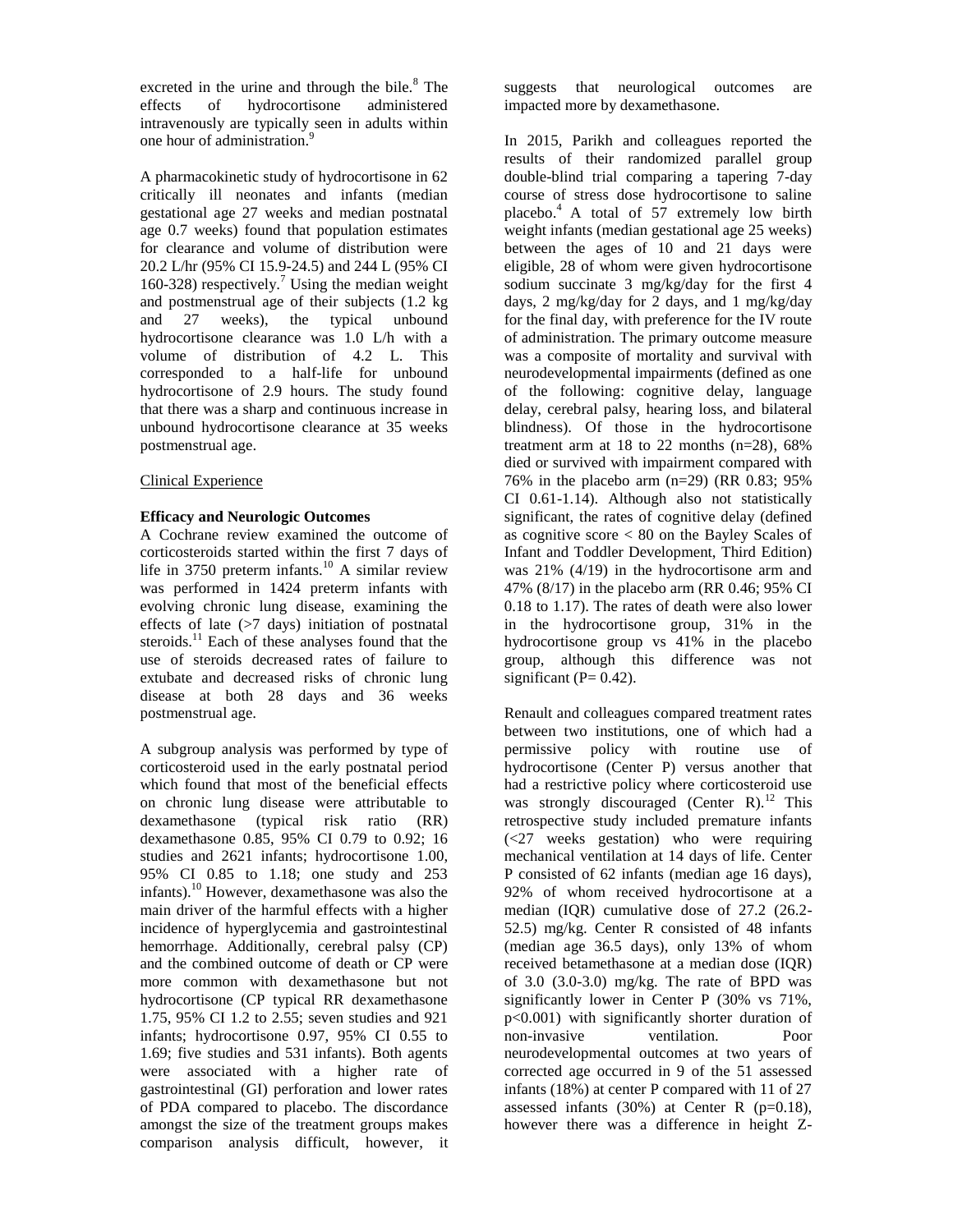scores with a median of -0.1 and 0.6 for center P and R respectively (P=0.055).

A longer hydrocortisone treatment in ELBW infants was examined at Rush University Medical Center. Their cohort consisted of 175 infants, 86 on hydrocortisone and 89 steroid naïve, who were assessed at 8 and 20 months in terms of their comparative mortality, morbidity, and neurodevelopmental outcome.<sup>13</sup> Indications for hydrocortisone included: persistent hypotension despite dopamine (8%) and inability to successfully wean from mechanical ventilation (88%). Patients received up to a maximum daily dose of 3 mg/kg divided every 8 hours and had a wean initiated at 2-5 days of treatment. Outcome measures included neurologic exam and results of the Bayley Scales of Infant and Toddler Development-III (BSITD-III). BSITD-III outcome measures include: cognitive, language and motor index scores. The mean for index scores is  $100 \pm 15$ . The median age at treatment duration was 14 days, with treatment initiated in 48% of infants at <14 days of life. The median total duration of treatment was 43 days  $(25<sup>th</sup>-75<sup>th</sup>)$ percentile: 24-61.5). Patients in the hydrocortisone group had significantly lower motor mean index scores at 8 months  $(87 + 18 \text{ vs }$  $95 + 15$ ; P<0.05) and a higher percentage with a subnormal motor index (44 vs 15% P<0.01). No differences were found in neurodevelopmental outcome between the treatment groups at 20 months. Multivariate analysis demonstrated that length of hydrocortisone exposure was associated with worse fine motor performance at 8 months, with those exposed >7 days having significantly worse motor skills (P<0.05). Each additional day of hydrocortisone exposure increased the risk of both subnormal expressive language and subnormal motor scores by 2%.

# **New Directions**

Recently, Baud and colleagues initiated the discussion of steroids and BPD once more, focusing the attention away from the long-term neurodevelopmental studies that had become more the standard when discussing the use of steroids in BPD, and instead returning to the efficacy of low-dose hydrocortisone for the prevention of BPD.<sup>14</sup> This double-blind, placebocontrolled, randomized trial enrolled 521 neonates <28 weeks of gestation and utilized a hydrocortisone dose of 1 mg/kg/day divided every 12 hours for 7 days, followed by 0.5 mg/kg/day for 3 days. The cumulative dose of 8.5 mg/kg is the lowest used thus far in preterm neonates for this indication. Early ibuprofen and glucocorticoids were not permitted during the treatment course.

The primary outcome, survival without BPD at 36 weeks, occurred in significantly more infants assigned to hydrocortisone (153/255; 60%) than placebo (136/266; 51%) (odds ratio [OR] adjusted for gestational age group and interim analyses 1.48, 95% CI 1.02-2.16, p=0.04). This effect was more pronounced in infant girls (65% girls on hydrocortisone vs 53% of girls on placebo). More infants on hydrocortisone were extubated on day 10 (60% vs 44%, OR 2.07, p=0.0002) and they were less likely to require PDA ligation (15% vs 21%, OR 0.63, p=0.03). These benefits coincided with no significant differences in other adverse effects such as GI perforation, necrotizing enterocolitis, or lateonset sepsis. Unfortunately, due to financial considerations by the funder, the trial by Baud and colleagues stopped enrollment prematurely, truncating the procedure for sequential analysis.

The approach used by Baud and colleagues focused on prevention of BPD rather than delaying treatment until clinically necessary, at which point the benefit of steroids may not be fully achieved. This trial has been referred to as a supplementation therapy trial<sup>15</sup> with its low doses focused on maintenance of cortisol in a normal range. While these results re-fuel interest in the early use of hydrocortisone, the withdrawal of support by the funding agency prevented recruitment of the intended number of patients. Additionally, long-term outcomes of this dosing strategy and treatment initiation at less than 24 postnatal hours have not been assessed.

# Adverse Effects

Watterberg and colleagues were forced to end enrollment of their study examining a 15 day course of hydrocortisone to 360 ELBW infants due to an increase in spontaneous gastrointestinal perforation in study subjects (17 patients [9%] on hydrocortisone vs 4 patients [2%] on placebo). <sup>16</sup> This significant risk was seen predominantly in patients also receiving indomethacin. Other reviews have demonstrated that while there is an increase in gastrointestinal bleeding with steroid use, this difference is not statistically significant.<sup>10, 11</sup> Other adverse effects of concern with the systemic use of corticosteroids include hyperglycemia, hypertension, and infection.

# Drug Interactions

Drugs that induce hepatic enzymes, such as barbiturates, phenytoin, and carbamazepine, may enhance the metabolism of hydrocortisone. The co-administration of hydrocortisone and warfarin may decrease the degree of anticoagulation secondary to inhibition of the response to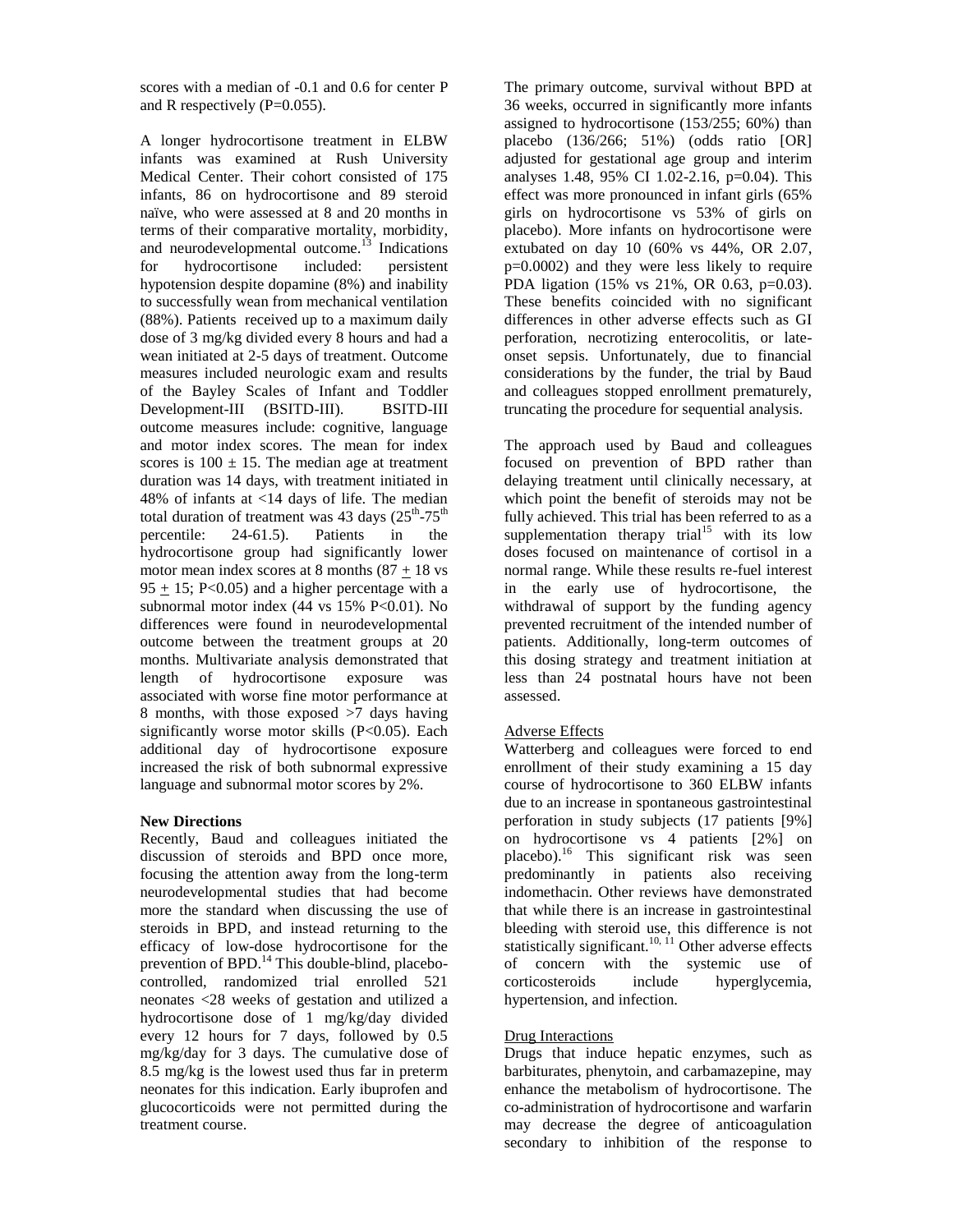warfarin. Patients requiring potassium-depleting agents should be observed closely for development of hypokalemia.<sup>9</sup> Use of nonsteroidal anti-inflammatory drugs increases the risk of gastrointestinal effects such as intestinal perforation.<sup>16</sup>

Availability and Dosing Recommendations

Hydrocortisone is available as an injectable solution (Solu-CORTEF), which comes in 100 mg (50 mg/mL), 250 mg (125 mg/mL), 500 mg (125 mg/mL),  $1 \text{ g}$  (125 mg/mL) vials. These ACT-O-VIAL® systems are single use and do not contain any preservatives. There is also a 100 mg vial that does not contain diluent, and includes preservatives. Oral doses include 5 mg, 10 mg, and 20 mg tablets, and a 2 mg/mL oral solution. Hydrocortisone may be administered with food to decrease the possibility of GI upset. When possible, administering doses earlier in the day may help to prevent sleep interference.

The preferred dose of hydrocortisone in neonates and infants at risk for BPD has not been established. Studies suggest that lower doses, similar to those used for physiologic replacement, are effective and suggest that these doses do not carry risk of poor long-term neurodevelopmental outcomes. The literature supports cumulative hydrocortisone doses of 8- 20 mg/kg. $4,14$  Limiting treatment to shorter courses is preferable, with treatment durations longer than 14 days demonstrating negative outcomes.<sup>13</sup> Treatment courses lasting longer than 7 days should be tapered, rather than stopping therapy abruptly.

## Summary

While progress has been made in the treatment and prevention of BPD, the prevalence has not decreased. Hydrocortisone's mineralocorticoid and glucocorticoid properties are beneficial in decreasing inflammatory processes that may be harmful to the developing lung. Studies indicate that hydrocortisone improves BPD-free survival and may decrease ventilation time. $4,12,14$ Hydrocortisone appears to be a safer alternative to dexamethasone, which historically demonstrated efficacy in the prevention of BPD, but was associated with short- and long-term adverse effects that may outweigh its benefit.

Additional studies are needed to further investigate the preferred dosing, time of initiation, and duration of therapy of hydrocortisone for prevention of BPD in extremely preterm infants. Continued follow-up from studies utilizing smaller, supplemental doses will be beneficial to dispel the association

between hydrocortisone and poor neurologic outcomes as infants develop.

#### **References**

1. McEvoy C, Aschner J. The natural history of bronchopulmonary dysplasia: the case for primary prevention. Clin Pernatol 2015; 42:911-31.

2. Baraldi E, Filippone M. Chronic lung disease after premature birth. N Engl J Med 2007; 357:1946-55.

3. Watterberg K, Shaffer M, Mishefske M, et al. Growth and neurodevelopmental outcomes after early low-dose hydrocortisone treatment in extremely low birth weight infants. Pediatrics 2007; 120:40-8.

4. Parikh N, Kennedy K, Lasky R, et al. Neurodevelopmental outcomes of extremely preterm infants randomized to stress dose hydrocortisone. PLoS ONE 10(9): e0137051.

5. Kair L, Leonard D, Anderson J. Bronchopulmonary dysplasia. Pediatrics in Review 2012; 33(6):255-64.

6. Gupta S, Prasanth K, Chen C, et al. Postnatal corticosteroids for prevention and treatment of chronic lung disease in the preterm newborn. Int J PediatrPediatrics 2012; 2012:315642.

7. Derendorf H, Molman H, Barth J, et al. Pharmacokinetics and oral bioavailability of hydrocortisone. J Clin Pharmacol 1991; 31:473–76.

8. Vezina H, Ng C, Vazquez D, et al. Population pharmacokinetics of unbound hydrocortisone in critically ill neonates and infants with vasopressor-resistant hypotension. Pediatr Crit Care Med. 2014; 15(6): 546–53.

9. SOLU-CORTEF prescribing information. October 2016. Pharmacia & Upjohn Co Division of Pfizer Inc. Available at: <http://labeling.pfizer.com/showlabeling.aspx?id=641> (accessed: 11/16/16)

10. Doyle LW, Ehrenkranz RA,HallidayHL. Early (< 8 days) postnatal corticosteroids for chronic lung disease in preterminfants. Cochrane Database of Systematic Reviews 2014, Issue 5. Art. No.: CD001146. DOI: 10.1002/14651858.CD001146.pub4.

11. Doyle LW, Ehrenkranz RA,HallidayHL. Late (> 7 days) postnatal corticosteroids for chronic lung disease in preterminfants. Cochrane Database of Systematic Reviews 2014, Issue 5. Art. No.: CD001145. DOI: 10.1002/14651858.CD001145.pub3.

12. Renault A, Patkai J, Dassieu G, et al. Hydrocortisone use in ventilated extremely preterm infants decreased bronchopulmonary dysplasia with no effects on neurodevelopment after two years. Acta Paediatr. 2016;105(9):1047-55.

13. Patra K, Greene MM, Silvestri JM. Neurodevelopmental impact of hydrocortisone exposure in extremely low birth weight infants: outcomes at 1 and 2 years. J Perinatol. 2015; 35(1):77-81.

14. Baud O, Maury L, Lebail F, et al. Effect of early lowdose hydrocortisone on survival without bronchopulmonary dysplasia in extremely preterm infants (PREMILOC): a double-blind, placebo-controlled, multicentre, randomised trial. Lancet. 2016;387(10030):1827-36.

15. Nuyt AM, Thébaud B. Not another steroid trial: early low-dose hydrocortisone in preterm infants. Lancet. 2016; 387(10030):1793-4.

16.Watterberg KL, Gerdes JS, Cole CH, et al. Prophylaxis of early adrenal insufficiency to prevent bronchopulmonary dysplasia: a multicenter trial. Pediatrics 2004;114(6):1649- 57.

*Contributing Editor: Marcia Buck, PharmD Editorial Board: Kristi N. Hofer, PharmD Clara Jane Snipes, RPh Susan C. Mankad, PharmD Pediatric Pharmacotherapy is available on the University of Virginia School of Medicine website at*